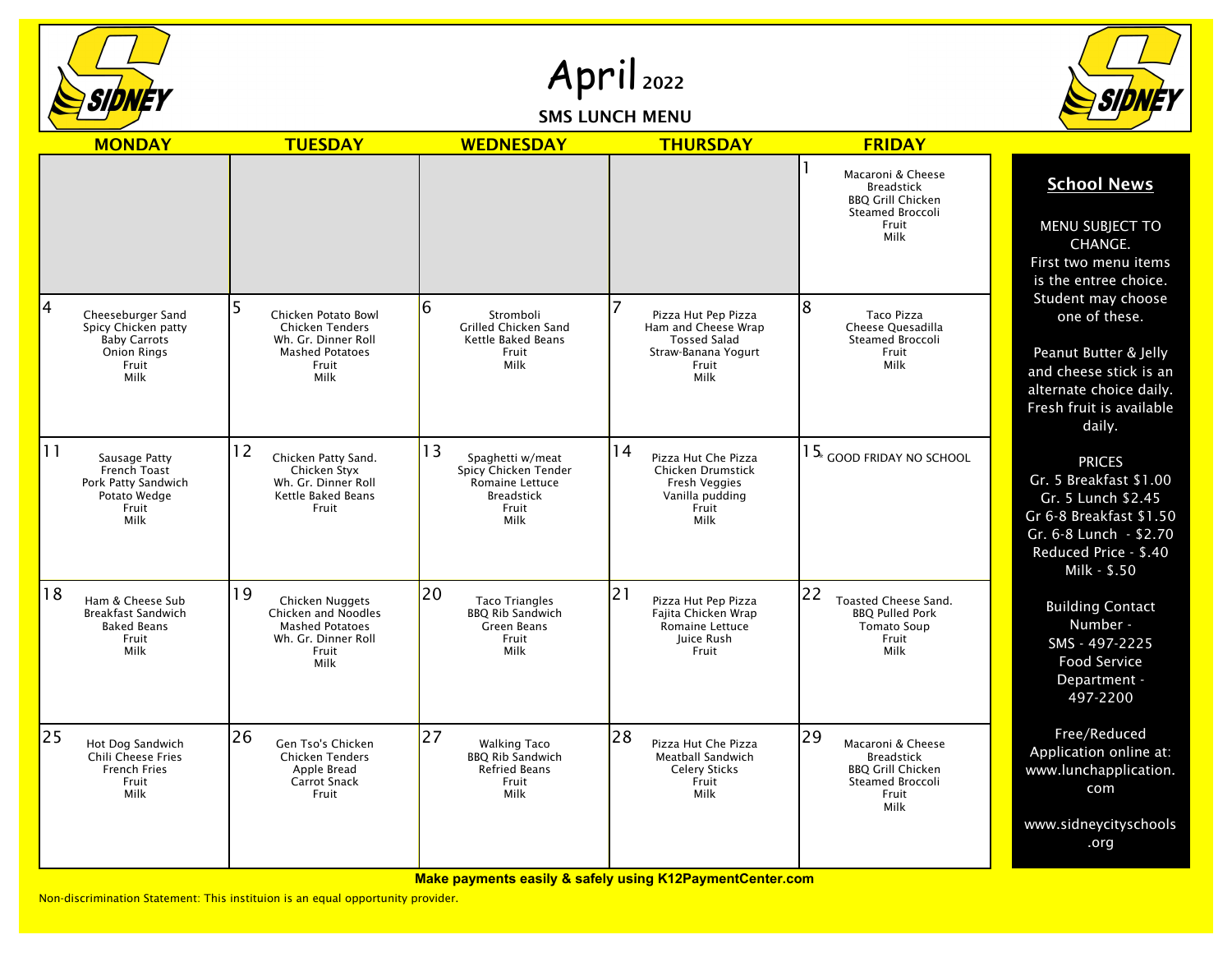| <b>Serving Date</b> | Recipe                                | <b>Allergens</b>               |
|---------------------|---------------------------------------|--------------------------------|
| 04/01/2022          | R-0240 - Macaroni & Cheese            | Milk, Eggs, Wheat              |
|                     | R-0255 - Milk                         | Milk                           |
|                     | R-0357 - Breadstick                   | Wheat                          |
|                     | R-0484 - Uncrustable (Elem/MS)        | Milk, Peanuts, Wheat, Soybeans |
|                     | R-0663 - Bosco Breadsticks with sauce | Milk, Wheat                    |
|                     | R-0763 - BBQ Grill Chicken            | Wheat, Soybeans                |
|                     | R-0936 - Vanilla Ice cream-Hershey's  | Milk                           |
| 04/04/2022          | R-0199 - Cheeseburger Sandwich        | Milk, Wheat, Soybeans          |
|                     | R-0235 - Baby Carrots (Elem/MS)       | Milk, Eggs                     |
|                     | R-0255 - Milk                         | Milk                           |
|                     | R-0484 - Uncrustable (Elem/MS)        | Milk, Peanuts, Wheat, Soybeans |
|                     | R-0764 - Onion Rings                  | Milk, Wheat                    |
|                     | R-0938 - Spicy Chicken patty Elem/MS  | Wheat, Soybeans                |
| 04/05/2022          | R-0236 - Chicken Tenders              | Wheat, Soybeans                |
|                     | R-0255 - Milk                         | Milk                           |
|                     | R-0297 - Wh. Gr. Dinner Roll          | Wheat                          |
|                     | R-0308 - Mashed Potatoes (Elem/MS)    | Milk                           |
|                     | R-0484 - Uncrustable (Elem/MS)        | Milk, Peanuts, Wheat, Soybeans |
|                     | R-0733 - Chicken Potato Bowl          | Milk, Wheat, Soybeans          |
| 04/06/2022          | R-0255 - Milk                         | Milk                           |
|                     | R-0457 - Grilled Chicken on 3.5" bun  | Wheat, Soybeans                |
|                     | R-0484 - Uncrustable (Elem/MS)        | Milk, Peanuts, Wheat, Soybeans |
|                     | R-0656 - Pizza Hut Pep Pizza          | Milk, Wheat                    |
|                     | R-0719 - Vanilla pudding              | Milk                           |
|                     | R-0812 - Stromboli                    | Milk, Wheat, Soybeans          |
| 04/07/2022          | R-0205 - Sweet Potato Fries           | Soybeans                       |
|                     | R-0255 - Milk                         | Milk                           |
|                     | R-0459 - Ham and cheese wrap          | Milk, Wheat, Soybeans          |
|                     | R-0484 - Uncrustable (Elem/MS)        | Milk, Peanuts, Wheat, Soybeans |
|                     | R-0520 - Strawberry-Banana Yogurt     | Milk                           |
|                     | R-0656 - Pizza Hut Pep Pizza          | Milk, Wheat                    |
|                     | R-0660 - Breakfast Sandwich           | Milk, Eggs, Wheat, Soybeans    |
| 04/08/2022          | R-0255 - Milk                         | Milk                           |
|                     | R-0288 - Taco Pizza                   | Milk, Wheat, Soybeans          |
|                     | R-0484 - Uncrustable (Elem/MS)        | Milk, Peanuts, Wheat, Soybeans |
|                     | R-0678 - Cheese Quesadilla            | Milk, Wheat, Soybeans          |
| 04/11/2022          | R-0255 - Milk                         | Milk                           |
|                     | R-0259 - Hot Dog Sandwich             | Wheat                          |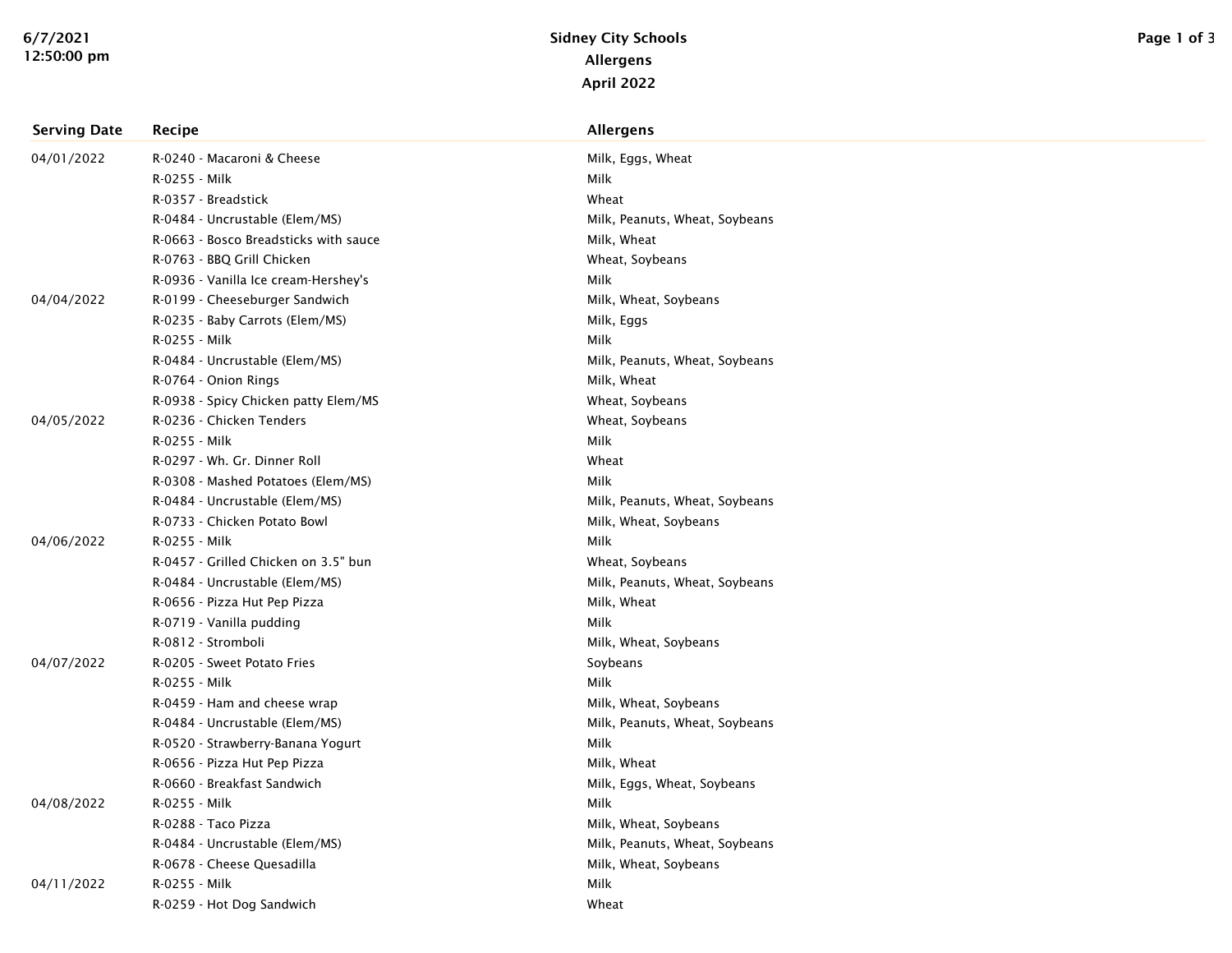| 04/11/2022 | R-0335 - French Toast                   | Milk, Eggs, Wheat, Soybeans                    |
|------------|-----------------------------------------|------------------------------------------------|
|            | R-0424 - Pork Patty Sandwich (MS)       | Eggs, Wheat, Soybeans (soy)                    |
|            | R-0484 - Uncrustable (Elem/MS)          | Milk, Peanuts, Wheat, Soybeans                 |
| 04/12/2022 | R-0255 - Milk                           | Milk                                           |
|            | R-0258 - Chicken Nuggets                | Wheat, Soybeans (soy)                          |
|            | R-0297 - Wh. Gr. Dinner Roll            | Wheat                                          |
|            | R-0358 - Chicken Patty Sand. (Elem/MS)  | Wheat, Soybeans                                |
|            | R-0390 - Chicken Fingers (Fryz)         | Wheat, Soybeans                                |
|            | R-0484 - Uncrustable (Elem/MS)          | Milk, Peanuts, Wheat, Soybeans                 |
|            | R-0661 - Apple Bread                    | Milk, Eggs, Wheat, Soybeans, facility Nut FREE |
| 04/13/2022 | R-0255 - Milk                           | Milk                                           |
|            | R-0261 - Spaghetti with Meat Sauce      | Wheat                                          |
|            | R-0279 - Spicy Chicken Tenders          | Wheat, Soybeans                                |
|            | R-0357 - Breadstick                     | Wheat                                          |
|            | R-0484 - Uncrustable (Elem/MS)          | Milk, Peanuts, Wheat, Soybeans                 |
|            | R-0657 - Pizza Hut Cheese Pizza         | Milk, Wheat                                    |
|            | R-0937 - Cotton Candy ice cre-Hershey's | Milk                                           |
| 04/14/2022 | R-0255 - Milk                           | Milk                                           |
|            | R-0289 - Taco Triangles (Elem/MS)       | Milk, Wheat, Soybeans                          |
|            | R-0484 - Uncrustable (Elem/MS)          | Milk, Peanuts, Wheat, Soybeans                 |
|            | R-0657 - Pizza Hut Cheese Pizza         | Milk, Wheat                                    |
|            | R-0719 - Vanilla pudding                | Milk                                           |
|            | R-0789 - Chicken Drumstick              | Wheat                                          |
| 04/18/2022 | R-0210 - Ham & Cheese Sub Sandwich      | Milk, Wheat, Soybeans                          |
|            | R-0255 - Milk                           | Milk                                           |
|            | R-0484 - Uncrustable (Elem/MS)          | Milk, Peanuts, Wheat, Soybeans                 |
|            | R-0660 - Breakfast Sandwich             | Milk, Eggs, Wheat, Soybeans                    |
|            | R-0739 - Mini Corn Dogs                 | Milk, Eggs, Wheat, Soybeans                    |
|            | R-0740 - Smilely Potatoes               | Soybeans                                       |
| 04/19/2022 | R-0200 - Chicken & Noodles              | Milk (Dairy), Wheat, Soybeans                  |
|            | R-0255 - Milk                           | Milk                                           |
|            | R-0258 - Chicken Nuggets                | Wheat, Soybeans (soy)                          |
|            | R-0297 - Wh. Gr. Dinner Roll            | Wheat                                          |
|            | R-0308 - Mashed Potatoes (Elem/MS)      | Milk                                           |
|            | R-0358 - Chicken Patty Sand. (Elem/MS)  | Wheat, Soybeans                                |
|            | R-0484 - Uncrustable (Elem/MS)          | Milk, Peanuts, Wheat, Soybeans                 |
| 04/20/2022 | R-0255 - Milk                           | Milk                                           |
|            | R-0289 - Taco Triangles (Elem/MS)       | Milk, Wheat, Soybeans                          |
|            | R-0484 - Uncrustable (Elem/MS)          | Milk, Peanuts, Wheat, Soybeans                 |
|            | R-0486 - BBQ Rib Sandwich (MS)          | Milk, Wheat, Soybeans                          |
|            | R-0656 - Pizza Hut Pep Pizza            | Milk, Wheat                                    |
|            | R-0935 - Chocolate Ice cream-Hershey's  | Milk                                           |
| 04/21/2022 | R-0213 - Walking Taco                   | Milk, Soybeans (soy)                           |
|            | R-0255 - Milk                           | Milk                                           |
|            | R-0484 - Uncrustable (Elem/MS)          | Milk, Peanuts, Wheat, Soybeans                 |